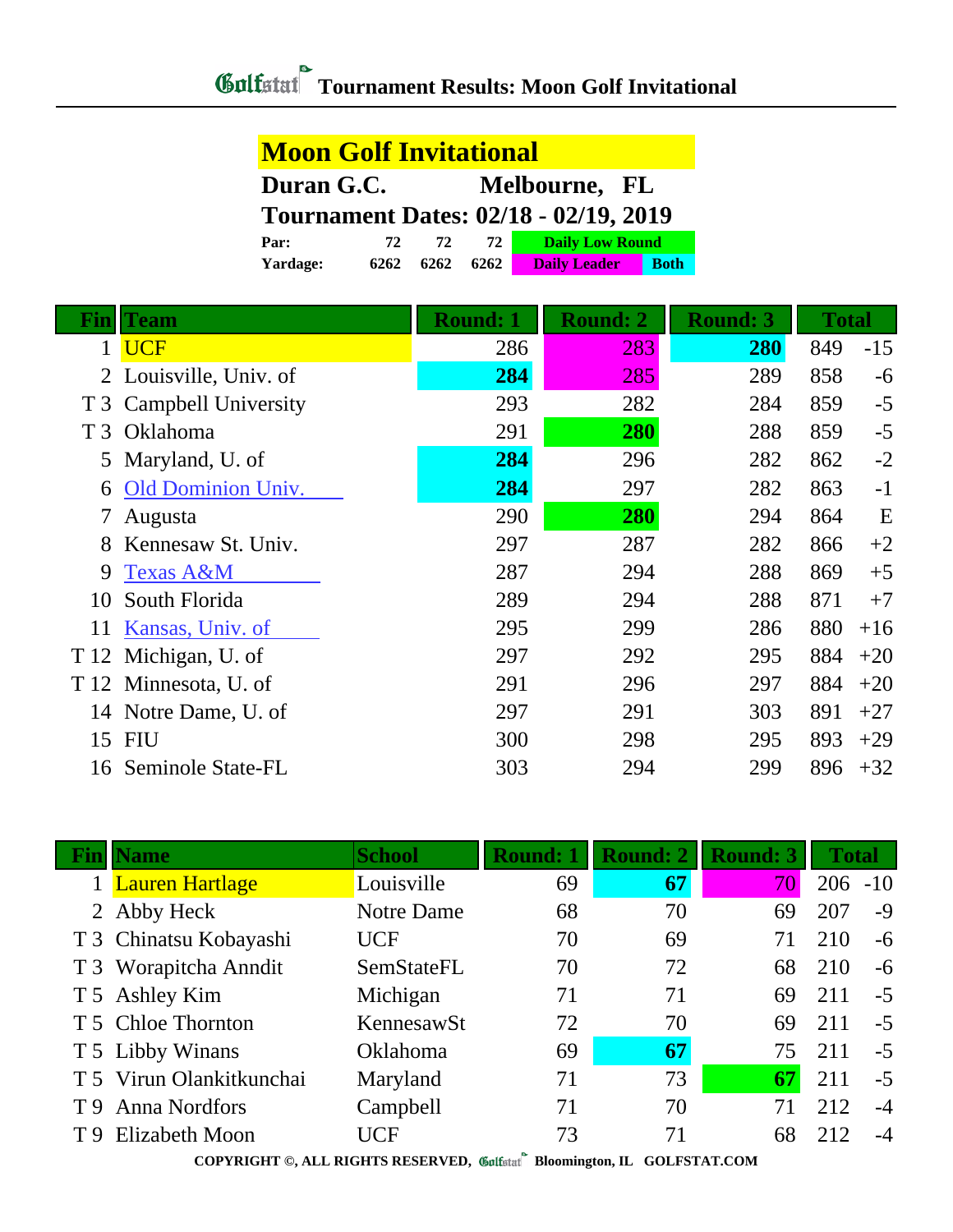## **Gulfatat** Tournament Results: Moon Golf Invitational

|                | <b>Fin</b> Name           | <b>School</b>    | <b>Round: 1</b> | <b>Round: 2</b> | <b>Round: 3</b> | <b>Total</b> |      |
|----------------|---------------------------|------------------|-----------------|-----------------|-----------------|--------------|------|
|                | T 9 Muyu Wu               | Minnesota        | 66              | 73              | 73              | 212          | $-4$ |
| T <sub>9</sub> | R Meenakshisundaram       | <b>USF-Bulls</b> | 69              | 74              | 69              | 212          | $-4$ |
| T 13           | Emma Albrecht             | Notre Dame       | 69              | 71              | 73              | 213          | $-3$ |
| T 13           | Julienne Soo              | Oklahoma         | 72              | 71              | 70              | 213          | $-3$ |
|                | T 13 Maria Balcazar       | <b>UCF</b>       | 71              | 72              | 70              | 213          | $-3$ |
| T 13           | <b>Roanne Tomlinson</b>   | KennesawSt       | 72              | 71              | 70              | 213          | $-3$ |
|                | T 17 Emily Hawkins        | Campbell         | 73              | 70              | 71              | 214          | $-2$ |
|                | T 17 Laura Van Respaille  | Maryland         | 70              | 75              | 69              | 214          | $-2$ |
|                | T 17 Leah Onosato         | ODU              | 70              | 75              | 69              | 214          | $-2$ |
| T 20           | Isabell Ekstrom           | Campbell         | 71              | 73              | 71              | 215          | $-1$ |
|                | T 20 Kaitlin Milligan     | Oklahoma         | 75              | 71              | 69              | 215          | $-1$ |
|                | T 20 Linda Lundqvist      | Augusta          | 70              | 70              | 75              | 215          | $-1$ |
| T 23           | <b>Abigail Portyrata</b>  | ODU              | 71              | 74              | 71              | 216          | E    |
| T 23           | <b>Amber Park</b>         | Texas A&M        | 70              | 75              | 71              | 216          | E    |
| T 23           | <b>Maggie Ashmore</b>     | Augusta          | 74              | 72              | 70              | 216          | E    |
| T 23           | <b>Mairead Martin</b>     | Louisville       | 74              | 73              | 69              | 216          | E    |
| T 23           | Valentina Gilly           | <b>FIU</b>       | 75              | 71              | 70              | 216          | E    |
|                | T 28 Alyssa Lamoureux     | <b>UCF</b>       | 72              | 71              | 74              | 217          | $+1$ |
|                | T 28 N. Villavicencio     | <b>USF-Bulls</b> | 74              | 70              | 73              | 217          | $+1$ |
| T 30           | Carolina Andrade          | <b>FIU</b>       | 75              | 70              | 73              | 218          | $+2$ |
|                | T 30 Charlotte Alran      | Augusta          | 74              | 69              | 75              | 218          | $+2$ |
| T 30           | <b>Charlotte De Corte</b> | ODU              | 71              | 75              | 72              | 218          | $+2$ |
|                | T 30 Jana Melichova       | ODU              | 72              | 74              | 72              | 218          | $+2$ |
|                | T 30 Sana Tufail          | ODU              | 74              | 74              | 70              | 218          | $+2$ |
| T 30           | <b>Stacey White</b>       | Campbell         | 78              | 69              | 71              | 218          | $+2$ |
|                | T 30 Teresa Diez-Moliner  | Augusta          | 72              | 72              | 74              | 218          | $+2$ |
| T 37           | <b>Brooke Tyree</b>       | Texas A&M        | 70              | 79              | 70              | 219          | $+3$ |
|                | T 37 Elizabeth Caldarelli | Texas A&M        | 74              | 73              | 72              | 219          | $+3$ |
|                | T 37 Ludovica Scandroglio | Maryland         | 73              | 74              | 72              | 219          | $+3$ |
|                | T 37 Medy Thavong         | KennesawSt       | 77              | 75              | 67              | 219          | $+3$ |
| T 37           | Sera Tadokoro             | Kansas           | 74              | 73              | 72              | 219          | $+3$ |
|                | T 42 Anna Svanka          | Campbell         | 76              | 72              | 72              | 220          | $+4$ |
|                | T 42 Lauren Thibodeau     | Louisville       | 67              | 77              | 76              | 220          | $+4$ |
|                | T 42 Olivia Cason         | Louisville       | 74              | 72              | 74              | 220          | $+4$ |
|                | T 42 Sydney Youngblood    | Oklahoma         | 75              | 71              | 74              | 220          | $+4$ |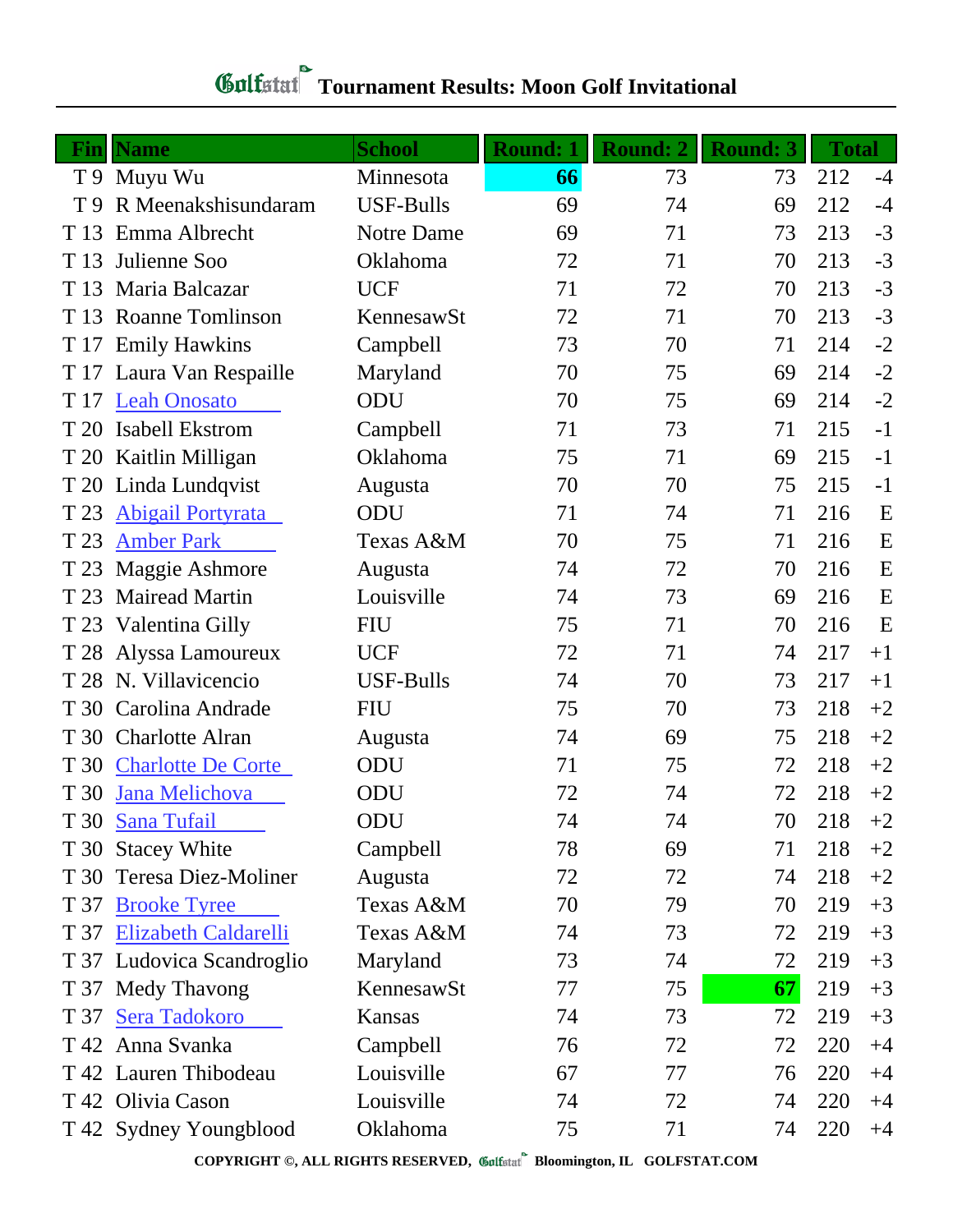## **Gulfatat** Tournament Results: Moon Golf Invitational

| Fin             | Name                        | <b>School</b>     | <b>Round: 1</b> | <b>Round: 2</b> | <b>Round: 3</b> | <b>Total</b> |
|-----------------|-----------------------------|-------------------|-----------------|-----------------|-----------------|--------------|
|                 | 46 Ariadna Fonseca          | Kansas            | 74              | 76              | 71              | 221<br>$+5$  |
| T 47            | <b>Alex Giles</b>           | SemStateFL        | 72              | 73              | 77              | 222<br>$+6$  |
|                 | T 47 Ashley Lau             | Michigan          | 75              | 72              | 75              | 222<br>$+6$  |
| T 47            | <b>Ava Schwienteck</b>      | Texas A&M         | 72              | 77              | 73              | 222<br>$+6$  |
| T 47            | <b>Courtney Dow</b>         | Texas A&M         | 75              | 73              | 74              | 222<br>$+6$  |
| T 47            | Grace Kellar                | Minnesota         | 73              | 75              | 74              | 222<br>$+6$  |
|                 | T 47 Ludovica Farina        | Maryland          | 73              | 75              | 74              | 222<br>$+6$  |
| T 47            | <b>Phisitk Pooratanaopa</b> | Kansas            | 76              | 74              | 72              | 222<br>$+6$  |
|                 | T 54 Alisa Snyder           | Michigan          | 72              | 76              | 75              | 223<br>$+7$  |
|                 | T 54 Katie Finley           | Texas A&M         | 79              | 69              | 75              | 223<br>$+7$  |
|                 | T 54 Linda Trockel          | Louisville        | 74              | 73              | 76              | 223<br>$+7$  |
|                 | T 54 Meghan Nay             | Louisville        | 75              | 75              | 73              | 223<br>$+7$  |
|                 | T 54 Yi-Tsen Chou           | Kansas            | 76              | 76              | 71              | 223<br>$+7$  |
| 59              | <b>Chome Phuchanbanchob</b> | Kansas            | 71              | 80              | 73              | 224<br>$+8$  |
|                 | T 60 Charlotte Lafourcade   | Maryland          | 70              | 74              | 81              | 225<br>$+9$  |
| T 60            | <b>Jacqueline Twitty</b>    | <b>USF-Bulls</b>  | 78              | 75              | 72              | 225<br>$+9$  |
| T 60            | <b>Joanne Free</b>          | Minnesota         | 76              | 75              | 74              | 225<br>$+9$  |
| T 63            | Ana Laura Collado           | <b>UCF</b>        | 74              | 81              | 71              | $226 + 10$   |
|                 | T 63 Charlotte Charrayre    | KennesawSt        | 77              | 73              | 76              | $226 + 10$   |
|                 | T 63 Clara Aveling          | KennesawSt        | 76              | 73              | 77              | $226 + 10$   |
| T 63            | <b>Elodie Van Dievoet</b>   | Michigan          | 74              | 78              | 74              | $226 + 10$   |
| T <sub>63</sub> | Sophie Stone                | <b>USF-Bulls</b>  | 70              | 82              | 74              | $226 + 10$   |
|                 | T 68 Cecilia Diez-Moliner   | Augusta           | 81              | 69              | 77              | $227 + 11$   |
|                 | T 68 Isabella DiLisio       | <b>Notre Dame</b> | 76              | 72              | 79              | $227 + 11$   |
|                 | T 68 S. Dewinton-Davies     | <b>USF-Bulls</b>  | 76              | 75              | 76              | $227 + 11$   |
|                 | T 68 Xiaolin Tian           | Maryland          | 75              | 74              | 78              | $227 + 11$   |
|                 | 72 Karen Zhang              | Minnesota         | 76              | 76              | 76              | $228 + 12$   |
|                 | T 73 Kate Lillie            | Minnesota         | 77              | 73              | 79              | $229 + 13$   |
|                 | T 73 Margot Bechadergue     | Louisville        | 77              | 77              | 75              | $229 + 13$   |
|                 | 75 Agueda Cortilla-Mas      | FIU               | 74              | 81              | 75              | $230 + 14$   |
| 76              | <b>Abby Glynn</b>           | Kansas            | 77              | 75              | 79              | $231 + 15$   |
| T 77            | Hannah Leiner               | FIU               | 76              | 80              | 77              | $233 + 17$   |
| T 77            | Karen Arimoto               | Oklahoma          | 76              | 75              | 82              | $233 + 17$   |
| 79              | Sophia Warren               | SemStateFL        | 79              | 79              | 76              | $234 + 18$   |
|                 | T 80 Delaney Shah           | Louisville        | 77              | 77              | 81              | $235 + 19$   |